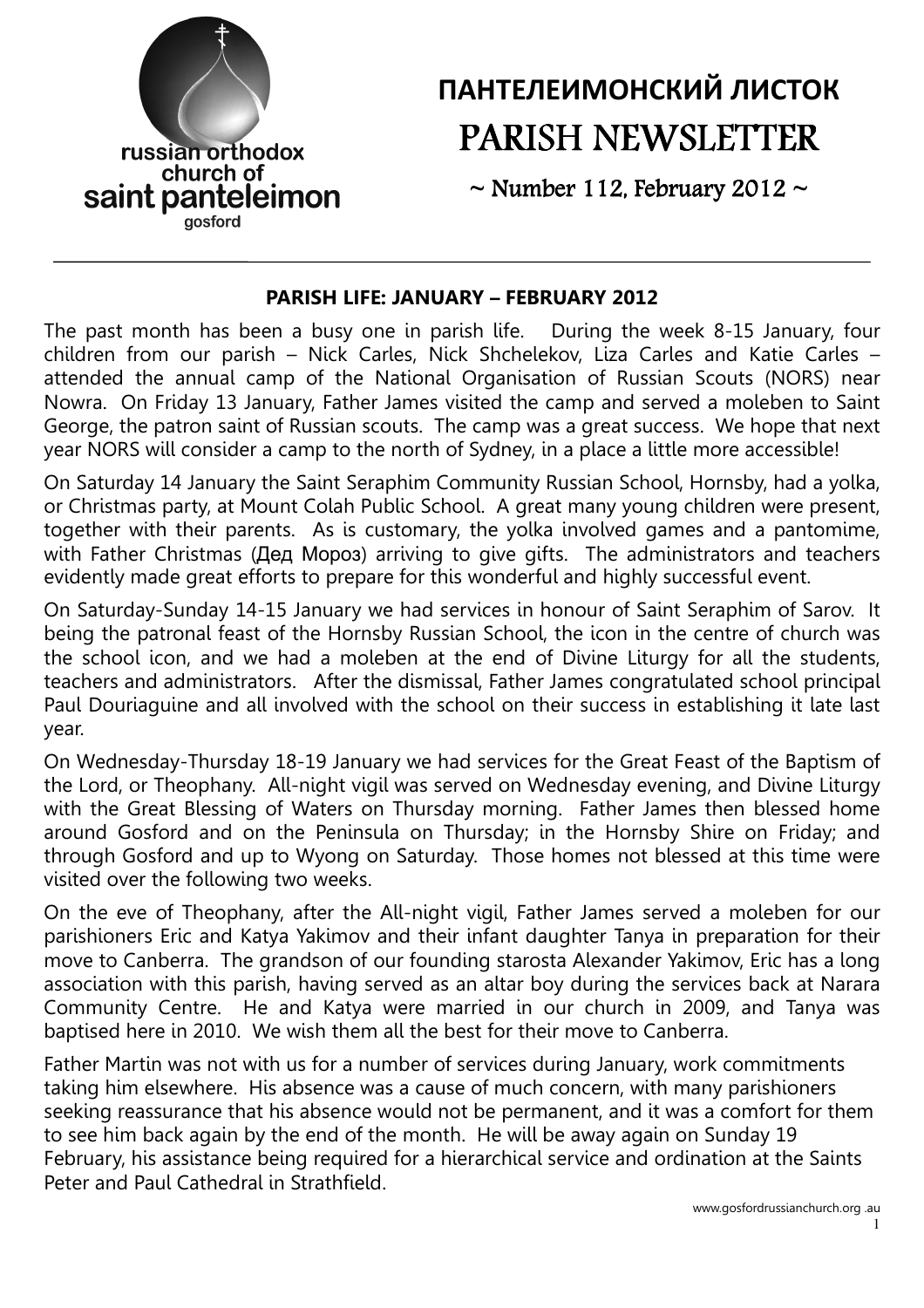Parish Council met for the first time this year on Tuesday 24 January. The usual financial and administrative reports were given. Of note to readers will be the fact that our Future Fund – money set aside for future building and investment needs – now totals over \$34,000.00. Father James reported on his attendance at a Pastoral Conference on 26 December 2011 at which a Diocesan 'Policy and Procedure for addressing Inappropriate Behaviour' was discussed. This document is a formal statement that the Diocese – and, with it, each parish – is committed to an environment free of inappropriate behaviour such as bullying, harassment, and sexual impropriety. More information about this Policy will be made available in due course.

On Saturday 28 January three people were baptised at our church: an infant, Dmitry Tsyplakov – the son of Sergey and Katie Tsyplakov; Dmitry's grandfather, Vyacheslav Tsyplakov; and Oleg Timoshenko. As there were two adults to be baptised, our large font was used, with the immersion taking place under the awning at the side of the church. Interestingly, each of the three was named in baptism after a right-believing ruler – Saint Dmitry Donskoy of Moscow, Saint Vyacheslav (Wencelaus), Prince of the Czechs, and Saint Oleg of Bryansk. Congratulations to the three newly-illumined servants of God, Dmitry, Vyacheslav and Oleg!

On Sunday 5 February we had a BBQ after Divine Liturgy in honour of our hard-working Ladies' Auxiliary, Monday 6 February being the day of commemoration of Blessed Xenia, the heavenly patron of our sisterhood. At the end of the service many years was sung for Kate Marcotrigiano, our head sister, and all her helpers. Father James congratulated the Ladies' Auxiliary on their feast-day, reminding those present that so much of what makes our parish what it is due to the hard work of the sisters. As in previous years, the men of the parish did the cooking at the BBQ, and then the washing up, in order to give the ladies a break.

#### PARISH LIFE: FORGIVNESS SUNDAY, AUTUMN SCHEDULE OF SERVICES AND SERVICES DURING GREAT LENT

On Sunday 26 February – Forgiveness Sunday - we will have no morning service, but Vespers with the rite of asking forgiveness late in the afternoon. This is a beautiful service that in which the melodies changes from festive Lenten at the mid-point, with the vestments changed from gold to black at the same time. Afterwards, all present ask forgiveness of one another before setting out on Great Lent. Ice cream will be served after Vespers. N.B. The Russian and English versions of the Summer schedule both note a different starting time for Vespers on Forgiveness Sunday – the correct time of the service is 4.30pm. Apologies for any confusion!

A new schedule of services covering the Autumn months will be available in church as of Sunday 19 February. This schedule provides details of services during Great Lent and the Paschal season.

In the first week of Great Lent (beginning on Monday 27 February) we will have the service of Great Compline with the reading of the Great Canon of Saint Andrew of Crete on Monday, Tuesday, Wednesday and Thursday evenings at 7.00pm. Compline (or «Повечерие» in Slavonic) is a service of psalms and prayers. Great Compline («Великое Повечерие») is the service appointed for weeknights during Great Lent and at certain other special times of the year. It is a solemn and beautiful service characterised, during Lent, by many prostrations.

A canon is best described as a "liturgical poem", generally in nine parts or "odes". In the Orthodox Church, canons are a basic part of the service of Matins, and are also read at other times (in preparation for Holy Communion, for example). The Great Canon of Saint Andrew of Crete is perhaps the most elaborate of all the canons that we read. It is a long and penitential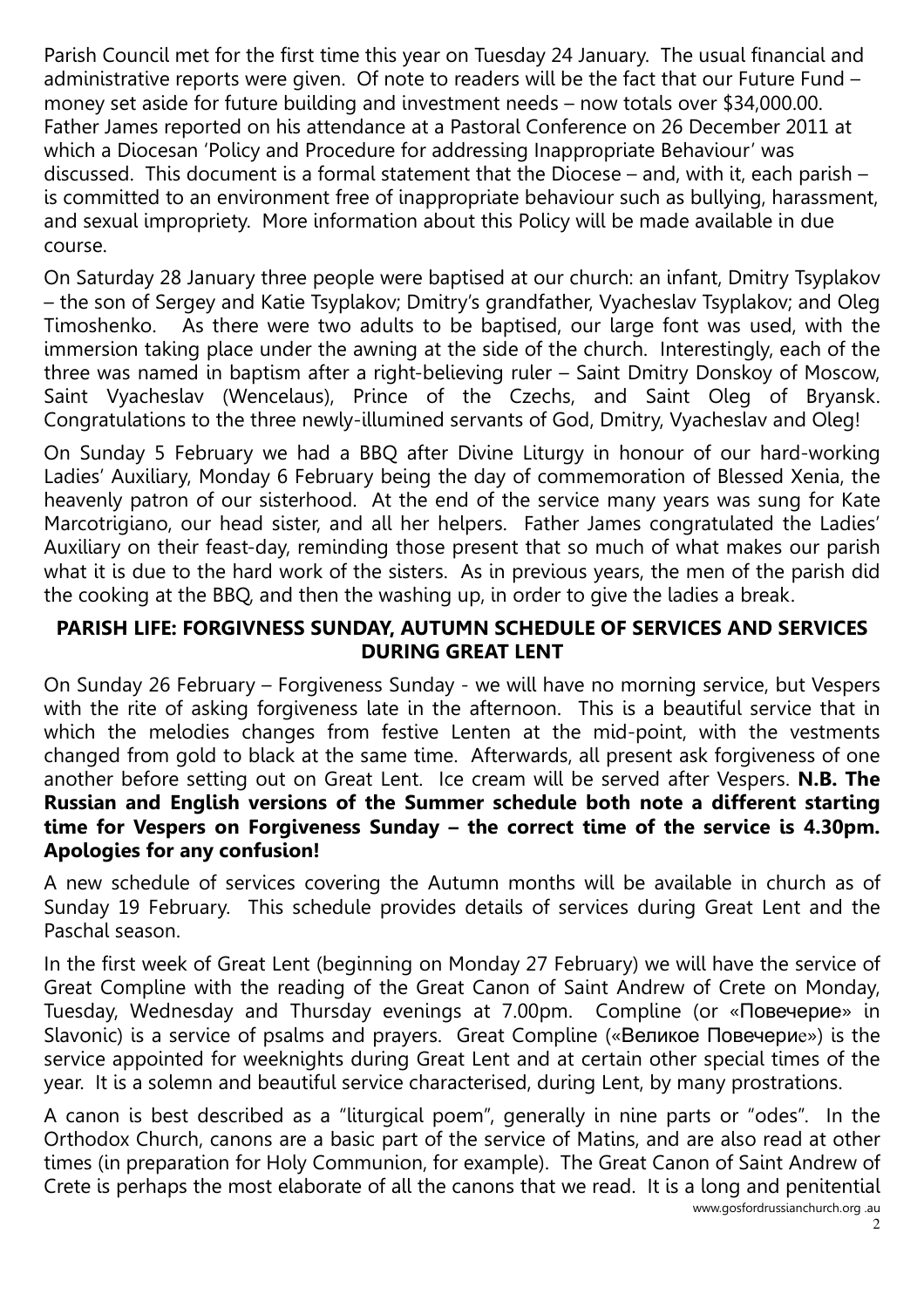poem that is at the same time a reflection on the Holy Scriptures. Divided into four parts for reading during the first week of Great Lent, it is read in full on the Wednesday evening of the fifth week.

The main commemoration on the first Sunday of Great Lent (in 2012, Sunday 4 March) is that of the Triumph of Orthodoxy. This commemoration relates to the defeat of the heresy (or false teaching) of "iconoclasm" (literally, "icon-smashing"). In parishes, we generally serve a moleben (or service of intercession) for "The Conversion of those in Error" on this Sunday. In cathedrals, the far more elaborate "Rite of the Triumph of Orthodoxy" is served. This majestic service includes the proclamation of Many Years for our hierarchs and Eternal Memory to our departed rulers and guides (both spiritual and temporal); and the pronunciation of Anathema! (literally, "May it be cursed!") upon those who have and who continue to lead the faithful astray.

That Sunday evening we will have Vespers with the first Passia at 6.00pm. Sunday evening Vespers during Great Lent is a service in which the transition is made from the festal atmosphere of the weekends back to the penitential tone of the weekdays. This change is symbolised by the change from red vestments back to black at the half-way point of the service.

The "Passia" is a service that is, in the practice of many parishes of the Russian Orthodox Church, appended to Vespers on the first four Sundays of Great Lent. It is served in a number of different ways, but the usual approach in the Sydney parishes of our Church is as follows: at the end of Vespers, the choir slowly and with great solemnity sings a sticheron of Great and Holy Friday, "Joseph with Nicodemus took Thee down from the Tree". The Royal Doors are opened, and the priest brings forth the Gospel book from the sanctuary and places it on a stand in the middle of the church. An image of the crucifixion is also often placed in the centre of the church. The church is fully censed, and the reading of the Gospel then begins. The church remains darkened. The portions of the Gospel that are read each week (from each Evangelist in turn) focus on the betrayal and crucifixion of Christ. At the end of the reading, another sticheron of Holy Friday is sung: "Come and let us bless Joseph of everlasting memory". The faithful then venerate the Holy Gospel before the dismissal is given. It is customary for the faithful to bring their own Bibles to follow during the long reading.

In the second week of Great Lent (beginning on Monday March 5th) we will have Great Compline on Wednesday 7 March at 7.00 pm, and Vespers with the third Passia on Sunday 11 March at 6.00pm. The Gospel reading will be from Saint Mark, chapters 14 & 15.

In the third week of Great Lent (beginning on Monday 12 March) we will have Great Compline on Wednesday 14 March at 7.00 pm, and the usual weekend services. The main commemoration on the third Sunday of Great Lent is that of the Veneration of the Holy Cross. On Saturday 17 March, we will have Matins with the bringing out of the Cross at 6.00pm, and on Sunday 18 March, Divine Liturgy at 9.00am and Vespers with 3<sup>rd</sup> Passia at 6.00pm. The Gospel reading will be from Saint Luke, chapters 22 &23. The Holy Cross remains in the centre of church for veneration throughout the 4<sup>th</sup> Week.

### PARISH LIFE: CHARITABLE COLLECTIONS

www.gosfordrussianchurch.org .au Two mandatory Diocesan collections will be taken up over the next month. On Sunday 19 February, there will be a collection for Orthodox Action Melbourne, a charitable organisation that assists needy people, children and orphanages in Russia. On Sunday 4 March, the Sunday of the Triumph of Orthodoxy, there will be a collection for the Holy Trinity Orthodox Seminary in Jordanville, New York, to provide assistance to students from our Diocese with